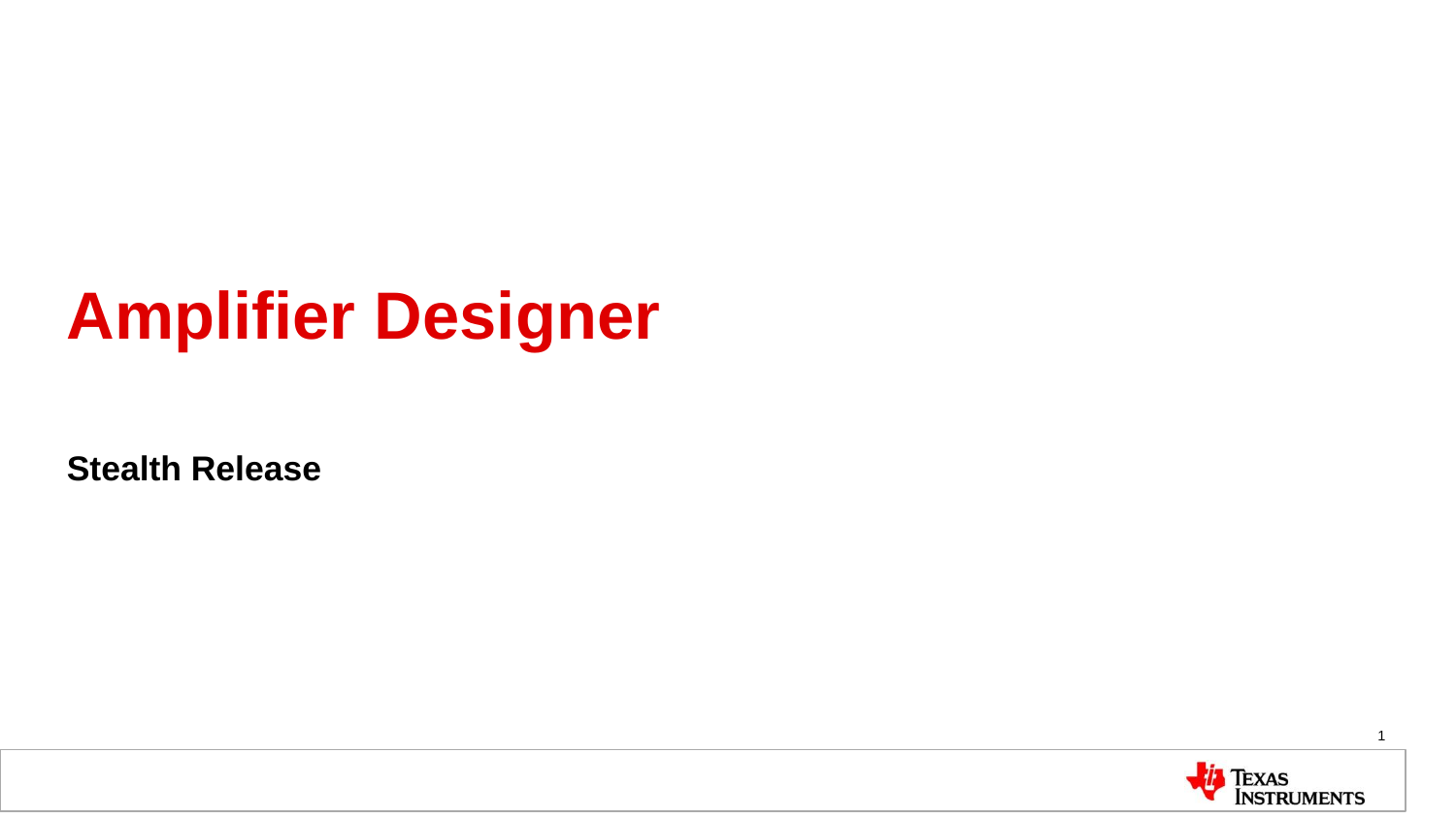- Currently in Stealth Release
- Design OpAmp circuits in a few minutes
- Currently supporting Non-inverting and Inverting topologies (more planned)
- Access from<http://webench.ti.com/> and click on the Amplifier Designer link

|                                   | $M\nu$ Designs<br><b>WEBENCH<sup>®</sup> Designer</b> |
|-----------------------------------|-------------------------------------------------------|
|                                   | <b>Filters</b><br>Amps                                |
| <b>Interface Designer</b>         | <b>Amplifier Topology</b>                             |
| <b>Inductive Sensing Designer</b> | ● Non-inverting<br>t s                                |
| Sensor AFE & Sensor Designer      | $\bigcirc$ Inverting<br>5…                            |
| <b>Medical AFE Designer</b>       | <b>Expected Temperature Range</b>                     |
| <b>Sensor AFE Tools</b>           | $-20$<br>Temp Min<br>°С                               |
|                                   | 70<br><b>Temp Max</b><br>°С<br><b>Start Design</b>    |
|                                   | <b>Signal Chain and Clock Design</b>                  |



 $Mv$  Decian

 $\mathcal{D}$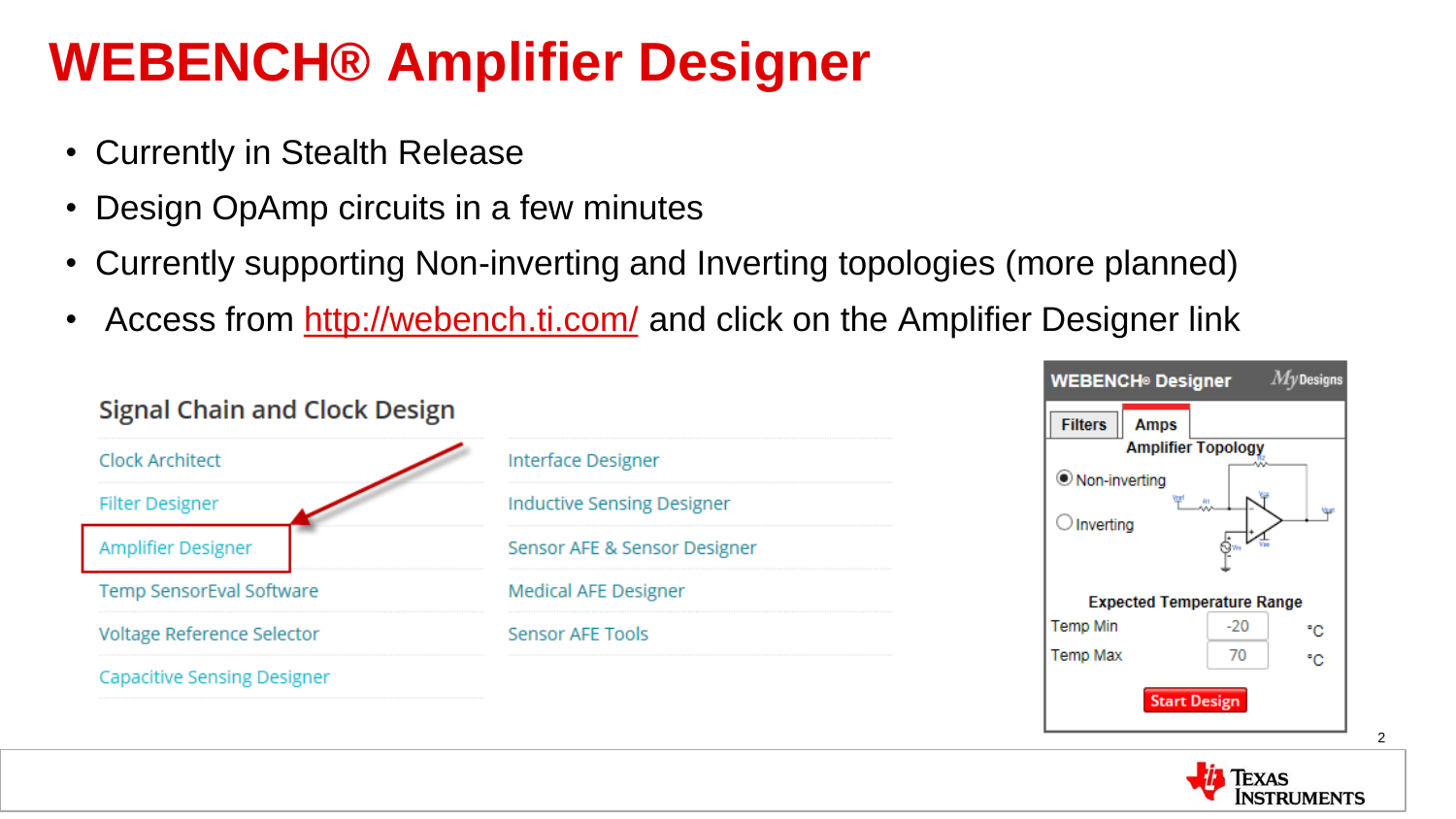- Access from the Product Folder
- Choose the topology
- Choose the power supply requirements, including tolerances
- Select the Vin requirements
- Select the Vout requirements
- Click on Open Design Launches directly into the design for the product
- Over 600 products currently available





TRUMENTS

•3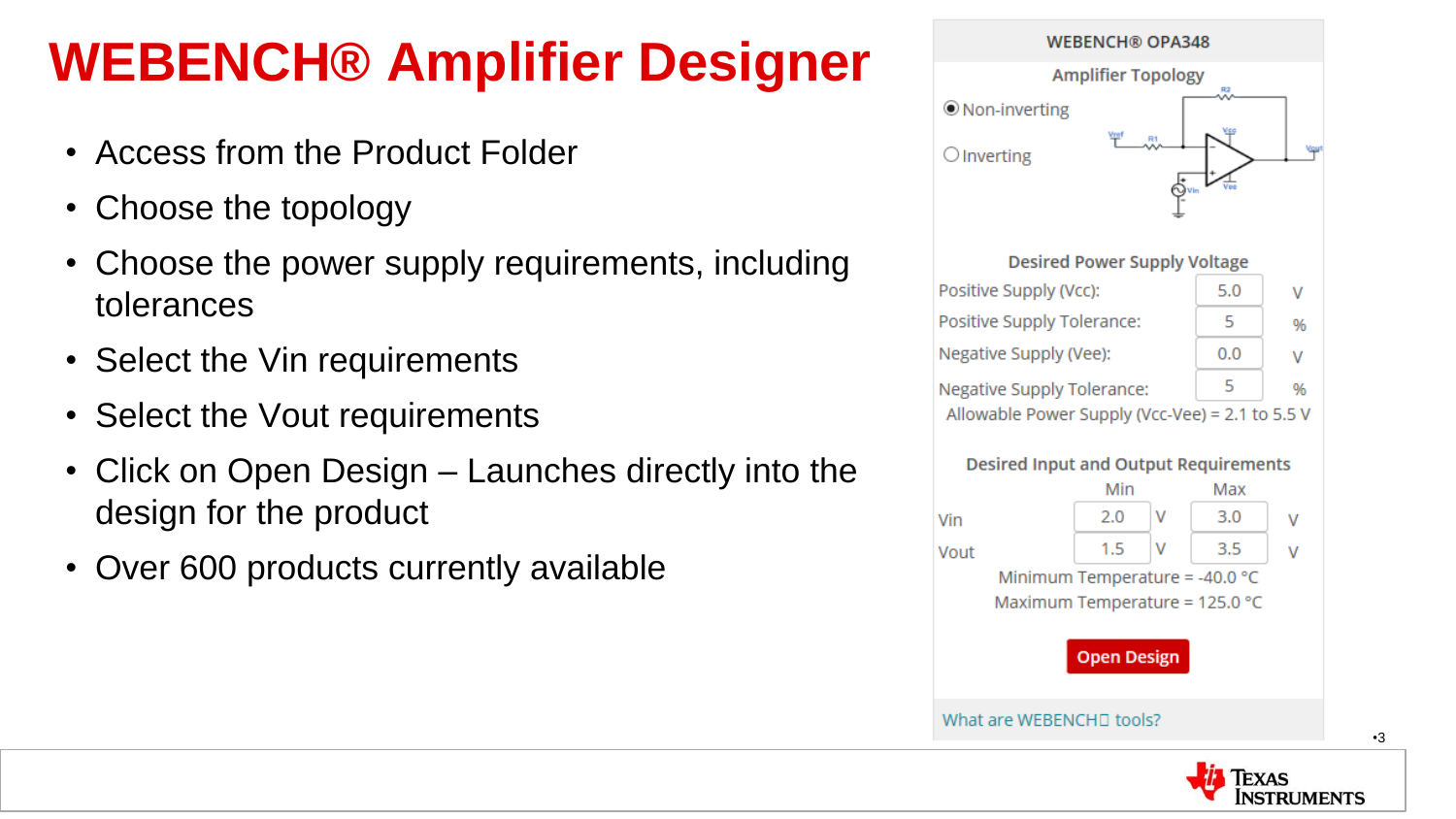



Click on Start Amplifier Design to launch the tool

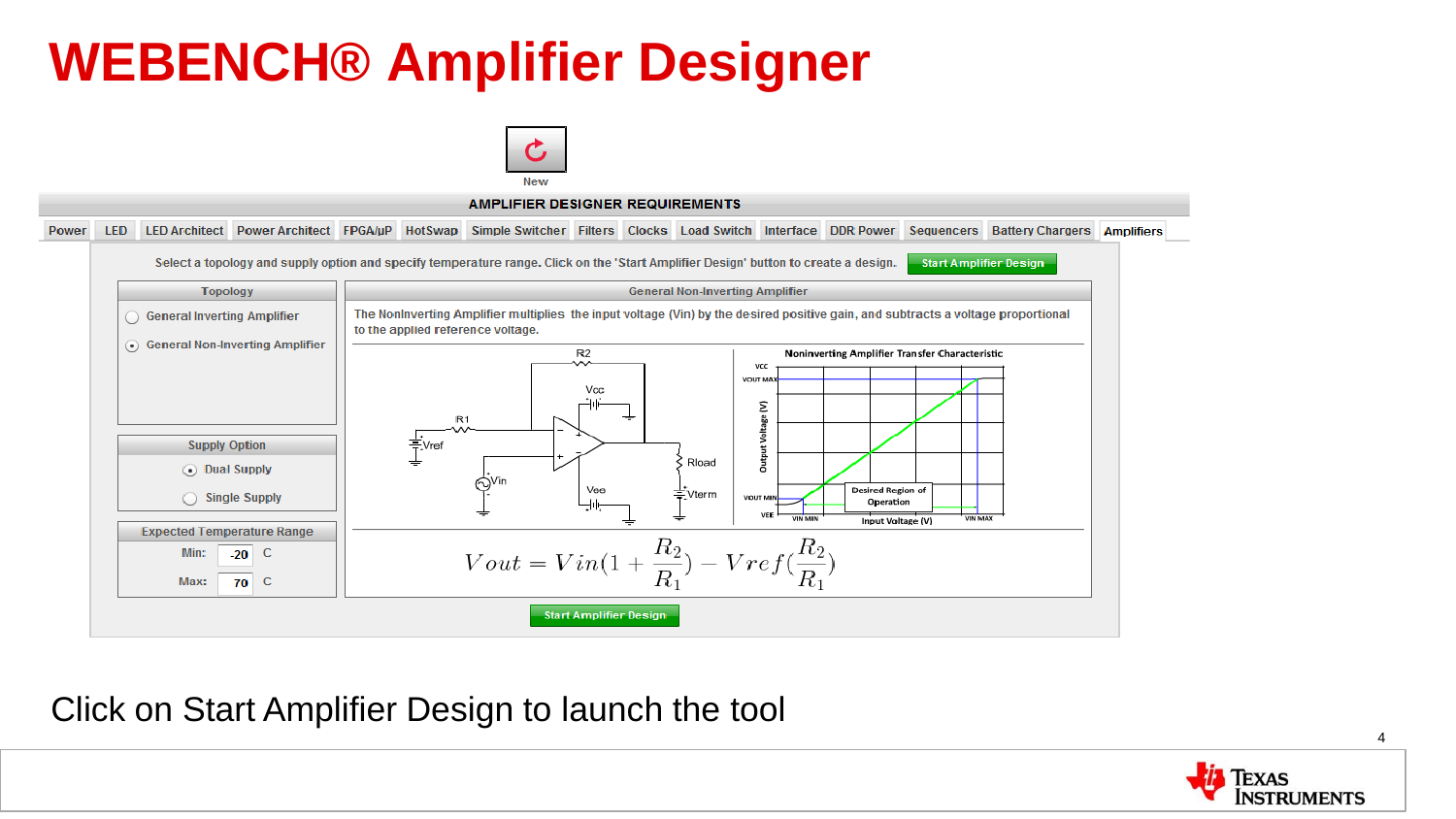

Enter your Desired Input and Output **Requirements** 

Enter your Output Load and Closed Loop Bandwidth

Information will update as changes are made.

Click on Create Amplifier Design

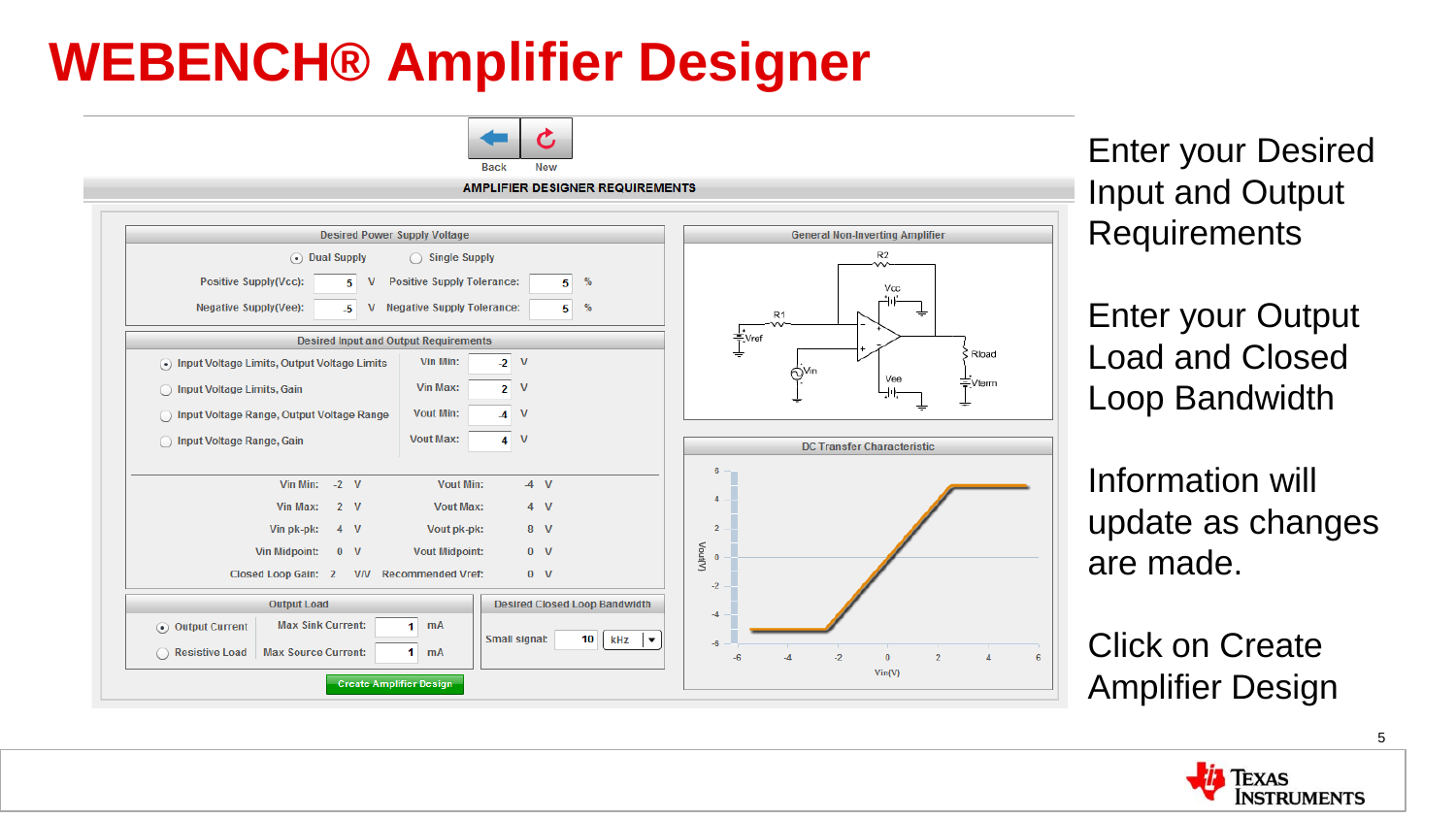A list of choices is shown

Choices can be updated by changing Design Criteria, Optimizer, or Refine Results

Solutions may be searched by part number or ordered by column sorting.

Once a choice is made, click on Open Design



| Search            | Solutions: (258 found) |                   |                          |               |                                                     |                                           |                                         |                      |                                      |                                          |                                 |                              |                                |                                |                |  |
|-------------------|------------------------|-------------------|--------------------------|---------------|-----------------------------------------------------|-------------------------------------------|-----------------------------------------|----------------------|--------------------------------------|------------------------------------------|---------------------------------|------------------------------|--------------------------------|--------------------------------|----------------|--|
| Part              | Create                 | <b>Simulation</b> | <b>No. of Channels</b>   | Package       | <b>Amplifier Gain</b><br>Bandwidth<br>Product (MHz) | <b>Small Signal</b><br>Bandwidth<br>(MHz) | <b>Full Power</b><br>Bandwidth<br>(kHz) | Precision<br>(mVrms) | <b>Total Output</b><br>Noise (uVrms) | Output<br>Temperature<br>Delta (typ, mV) | <b>IC Supply</b><br>Current(mA) | <b>Output Offset</b><br>(mV) | <b>Max Power</b><br>Supply (V) | <b>Min Power</b><br>Supply (V) | 1k Price (USD) |  |
| <b>OPA2188AID</b> | <b>Open Design</b>     | $\wedge$          | $\overline{2}$           | SOIC:         | $\overline{2}$                                      | $\blacktriangleleft$                      | 12.73                                   | 0.05                 | 29.55                                | 0.00539                                  | 0.385                           | 0.012                        | 36                             | $\overline{4}$                 | \$1.70         |  |
| OPA2188AIDGKT     | <b>Open Design</b>     | $\sim$            | $\overline{2}$           | <b>MSOP</b>   | $\overline{2}$                                      | $\overline{1}$                            | 12.73                                   | 0.05                 | 29.55                                | 0.00539                                  | 0.385                           | 0.012                        | 36                             | $\overline{4}$                 | \$1.65         |  |
| OPA2188AIDR       | <b>Open Design</b>     | $\gamma$          | $\overline{2}$           | <b>SOIC</b>   | $\overline{2}$                                      | $\blacktriangleleft$                      | 12.73                                   | 0.05                 | 29.55                                | 0.00539                                  | 0.385                           | 0.012                        | 36                             | $\overline{4}$                 | \$1.40         |  |
| <b>OPA2234U</b>   | <b>Open Design</b>     | $\sim$            | $\overline{2}$           | <b>SOIC</b>   | 0.35                                                | 0.17                                      | 3.18                                    | 0.43                 | 27.54                                | 0.09                                     | 0.25                            | 0.08                         | 36                             | 2.7                            | \$3.02         |  |
| <b>OPA234U</b>    | <b>Open Design</b>     | $\Delta$          | и.                       | <b>SOIC</b>   | 0.35                                                | 0.17                                      | 3.18                                    | 0.43                 | 27.54                                | 0.09                                     | 0.25                            | 0.08                         | 36                             | 2.7                            | \$1.91         |  |
| OPA234E/250       | <b>Open Design</b>     | $\sim$            | $\blacksquare$           | <b>MSOP</b>   | 0.35                                                | 0.17                                      | 3.18                                    | 0.53                 | 27.54                                | 0.09                                     | 0.25                            | 0.2                          | 36                             | 2.7                            | \$1.85         |  |
| <b>OPA2234UA</b>  | <b>Open Design</b>     | $\Delta$          | $\overline{2}$           | <b>SOIC</b>   | 0.35                                                | 0.17                                      | 3.18                                    | 0.89                 | 27.54                                | 0.09                                     | 0.25                            | 0.08                         | 36                             | 2.7                            | \$2.52         |  |
| <b>OPA4234UA</b>  | <b>Open Design</b>     | $\sim$            | $\overline{4}$           | <b>SOIC</b>   | 0.35                                                | 0.17                                      | 3.18                                    | 0.89                 | 27.54                                | 0.09                                     | 0.25                            | 0.08                         | 36                             | 2.7                            | \$4,64         |  |
| OPA234UA          | <b>Open Design</b>     | $\mathcal{N}$     | 1                        | <b>SOIC</b>   | 0.35                                                | 0.17                                      | 3.18                                    | 0.89                 | 27.54                                | 0.09                                     | 0.25                            | 0.08                         | 36                             | 2.7                            | \$1.40         |  |
| OPA234EA/250      | <b>Open Design</b>     | $\sim$            | $\blacktriangleleft$     | <b>MSOP</b>   | 0.35                                                | 0.17                                      | 3.18                                    | 1.09                 | 27.54                                | 0.09                                     | 0.25                            | 0.2                          | 36                             | 2.7                            | \$1.34         |  |
| OPA2209AIDGKT     | <b>Open Design</b>     | $\gamma$          | $\overline{2}$           | <b>MSOP</b>   | 18                                                  | $\overline{9}$                            | 101.85                                  | 0.3                  | 23.48                                | 0.18                                     | 2.2                             | 0.07                         | 36                             | 4.5                            | \$1.90         |  |
| <b>OPA2209AID</b> | <b>Open Design</b>     | $\sim$            | $\overline{2}$           | <b>SOIC</b>   | 18                                                  | 9                                         | 101.85                                  | 0.3                  | 23.48                                | 0.18                                     | 2.2                             | 0.07                         | 36                             | 4.5                            | \$2.00         |  |
| OPA209AID         | <b>Open Design</b>     | $\sim$            | $\overline{\phantom{a}}$ | <b>SOIC</b>   | 18                                                  | 9                                         | 101.85                                  | 0.3                  | 23.48                                | 0.18                                     | 2.2                             | 0.07                         | 36                             | 4.5                            | \$1.32         |  |
| OPA209AIDBVT      | <b>Open Design</b>     | $\sim$            | $\blacktriangleleft$     | <b>SOT-23</b> | 18                                                  | 9                                         | 101.85                                  | 0.3                  | 23,48                                | 0.18                                     | 2.2                             | 0.07                         | 36                             | 4.5                            | \$1,27         |  |
| OPA4209AIPW       | <b>Open Design</b>     | $\Delta$          | $\overline{4}$           | <b>TSSOP</b>  | 18                                                  | 9                                         | 101.85                                  | 0.3                  | 23,48                                | 0.18                                     | 2.2                             | 0.07                         | 36                             | 4.5                            | \$3.50         |  |
| OPA209AIDGKT      | <b>Open Design</b>     | $\sim$            | $\blacktriangleleft$     | <b>MSOP</b>   | 18                                                  | 9                                         | 101.85                                  | 0.3                  | 23,48                                | 0.18                                     | 2.2                             | 0.07                         | 36                             | 4.5                            | \$1,27         |  |
| <b>LMP7701MF</b>  | <b>Open Design</b>     | $\sim$            | и.                       | <b>SOT-23</b> | 2.5                                                 | 1.25                                      | 15.91                                   | 0.4                  | 26.47                                | 0.18                                     | 0.79                            | 0.074                        | 12                             | 2.7                            | \$1.40         |  |
| LMP7701MA/NOPB    | <b>Open Design</b>     | $\wedge$          | $\mathbf{1}$             | SOIC:         | 2.5                                                 | 1.25                                      | 15.91                                   | 0.4                  | 26.47                                | 0.18                                     | 0.79                            | 0.074                        | 12                             | 2.7                            | \$1.34         |  |
| LMP7701MF/NOPB    | <b>Open Design</b>     | $\wedge$          | $\overline{\phantom{a}}$ | SOT           | 2.5                                                 | 1.25                                      | 15.91                                   | 0.4                  | 26.47                                | 0.18                                     | 0.79                            | 0.074                        | 12                             | 2.7                            | \$0.99         |  |
| <b>LMP7704MT</b>  | <b>Open Design</b>     | $\sim$            | $\overline{4}$           | <b>TSSOP</b>  | 2.5                                                 | 1.25                                      | 15.91                                   | 0.44                 | 26.47                                | 0.18                                     | 0.8                             | 0.074                        | 12                             | 2.7                            | \$2.88         |  |
| LMP7704MA/NOPB    | <b>Open Design</b>     | $\sim$            | 4                        | <b>SOIC</b>   | 2.5                                                 | 1.25                                      | 15.91                                   | 0.44                 | 26.47                                | 0.18                                     | 0.8                             | 0.074                        | 12                             | 2.7                            | \$2.10         |  |
| <b>LMP7702MM</b>  | <b>Open Design</b>     | $\sim$            | $\overline{2}$           | <b>MSOP</b>   | 2.5                                                 | 1.25                                      | 15.91                                   | 0.44                 | 26.47                                | 0.18                                     | 0.85                            | 0.064                        | 12 <sup>°</sup>                | 2.7                            | \$1.84         |  |
| LASP7702MM/MODR   | Onen Design            | $\wedge$ .        | $\overline{2}$           | <b>VESOD</b>  | 2.5                                                 | 4.25                                      | 45.94                                   | 0A4                  | 26.47                                | 0.48                                     | 0.85                            | 0.064                        | 42.                            | 27                             | \$4.30         |  |

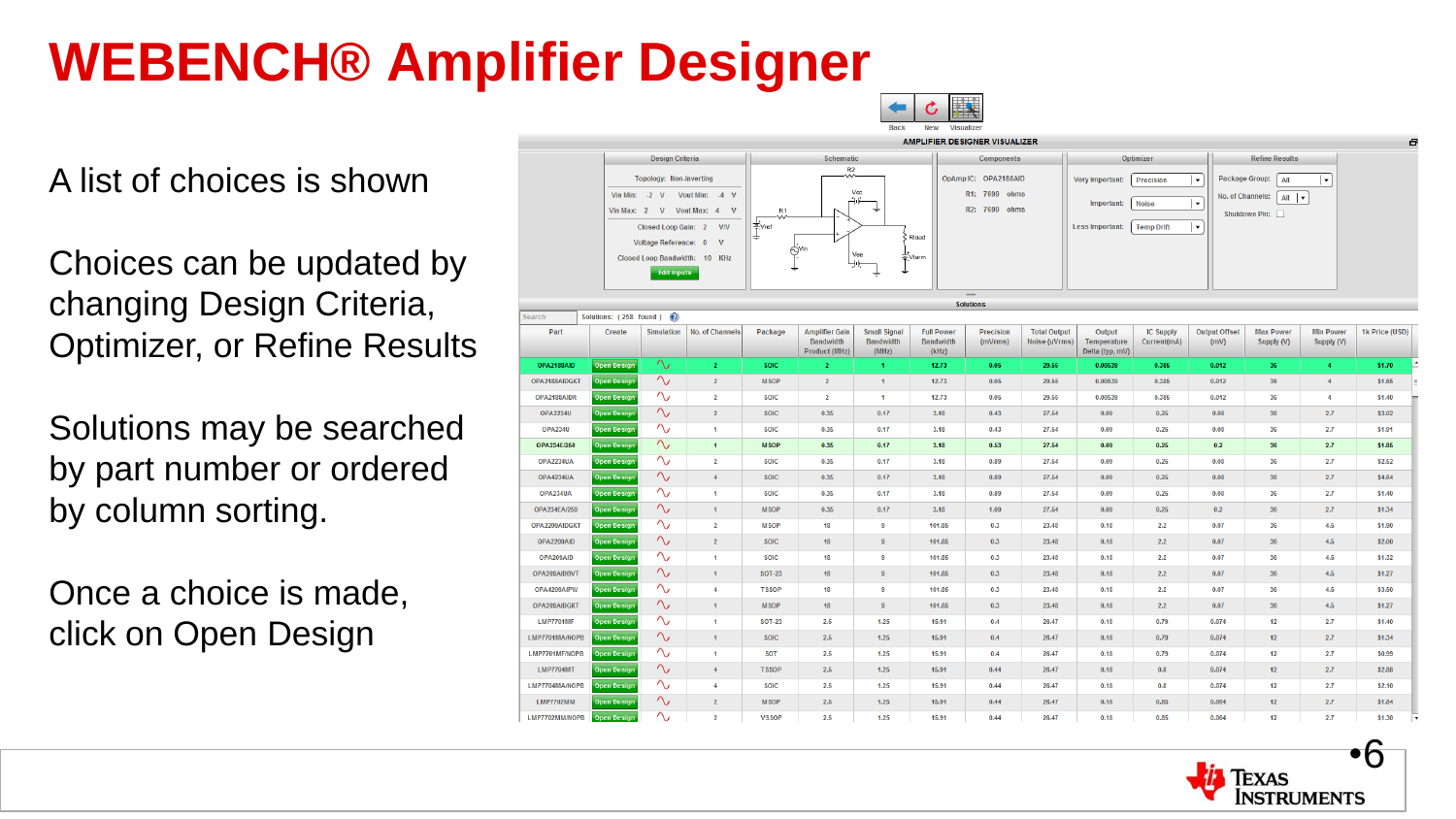

Supported WEBENCH® features include simulation, Sim Export, PDF report generation, and Share **Designs** 

Design Tabs allow choice of Graphical Performance Analysis, Calculated Performance Values, and the Bill of Materials (BOM)

Waveform Analysis allows AC, Sine, and Square wave stimulus.

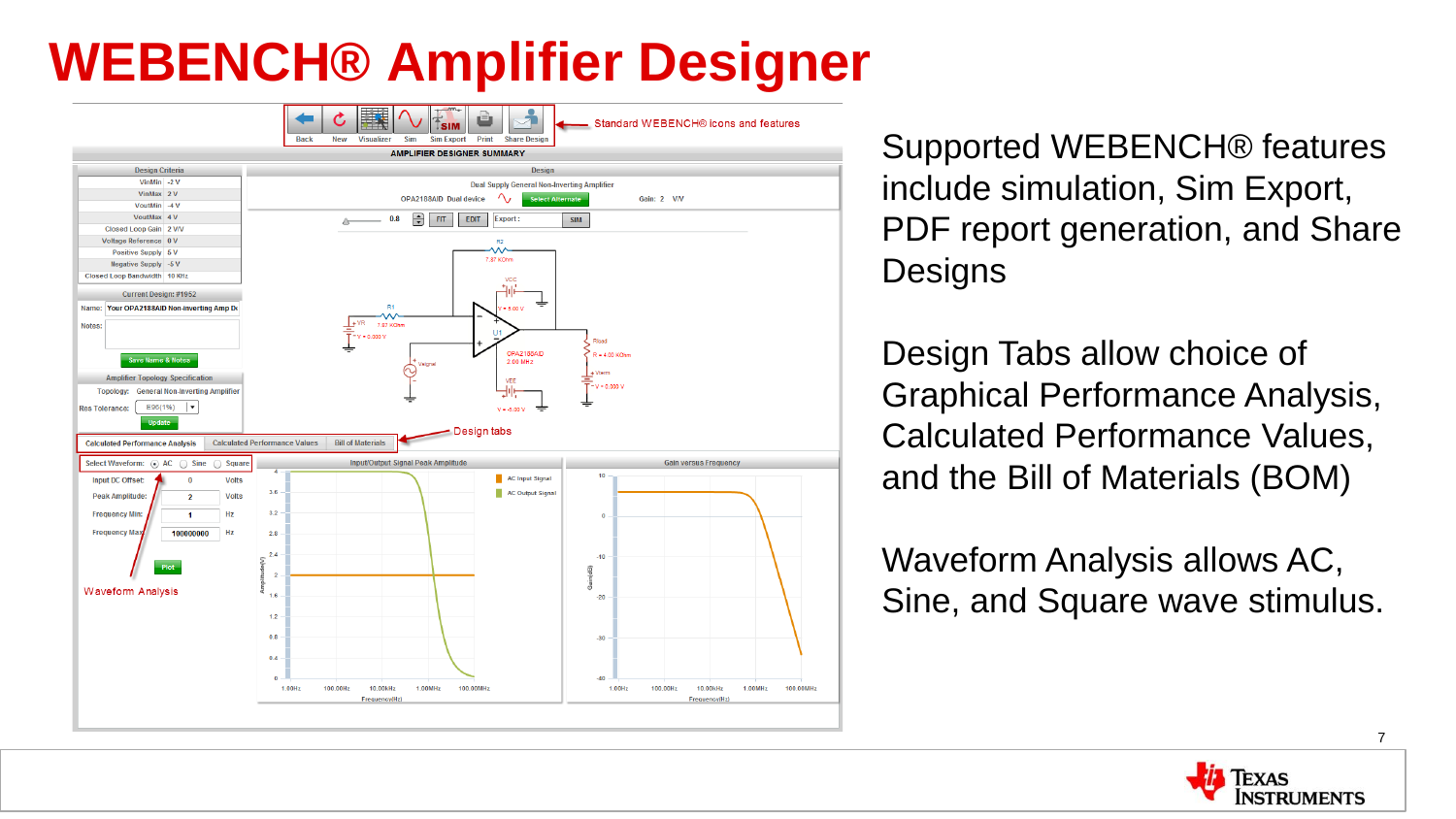# **WEBENCH® Amplifier Designer – Design Tabs**

|      | <b>Calculated Performance Analysis</b> | <b>Calculated Performance Values</b><br><b>Bill of Materials</b> |                              |         |                         |                 |                              |
|------|----------------------------------------|------------------------------------------------------------------|------------------------------|---------|-------------------------|-----------------|------------------------------|
| Part | Manufacturer                           | <b>Part Number</b>                                               | Price                        | Value   | Footprint               | <b>Top View</b> | Edit                         |
| R1   | Vishay-Dale                            | CRCW04027K87FKED                                                 | \$0.01                       | 7.870ΚΩ | $3.000$ mm <sup>2</sup> | $\blacksquare$  | <b>Select Alternate Part</b> |
| R2   | Vishay-Dale                            | CRCW04027K87FKED                                                 | \$0.01                       | 7.870ΚΩ | $3.000$ mm <sup>2</sup> | $\blacksquare$  | <b>Select Alternate Part</b> |
| U1   | Texas Instruments, Inc.                | OPA2188AID (Dual device)                                         | \$1.70<br>Per Channel:\$0.85 | N/A     | 56.580 mm <sup>2</sup>  | i,              | <b>Select Alternate Part</b> |
|      |                                        |                                                                  |                              |         |                         |                 |                              |
|      |                                        |                                                                  |                              |         |                         |                 |                              |
|      |                                        |                                                                  |                              |         |                         |                 |                              |
|      |                                        |                                                                  |                              |         |                         |                 |                              |
|      |                                        |                                                                  |                              |         |                         |                 |                              |
|      |                                        |                                                                  |                              |         |                         |                 |                              |
|      |                                        |                                                                  |                              |         |                         |                 |                              |

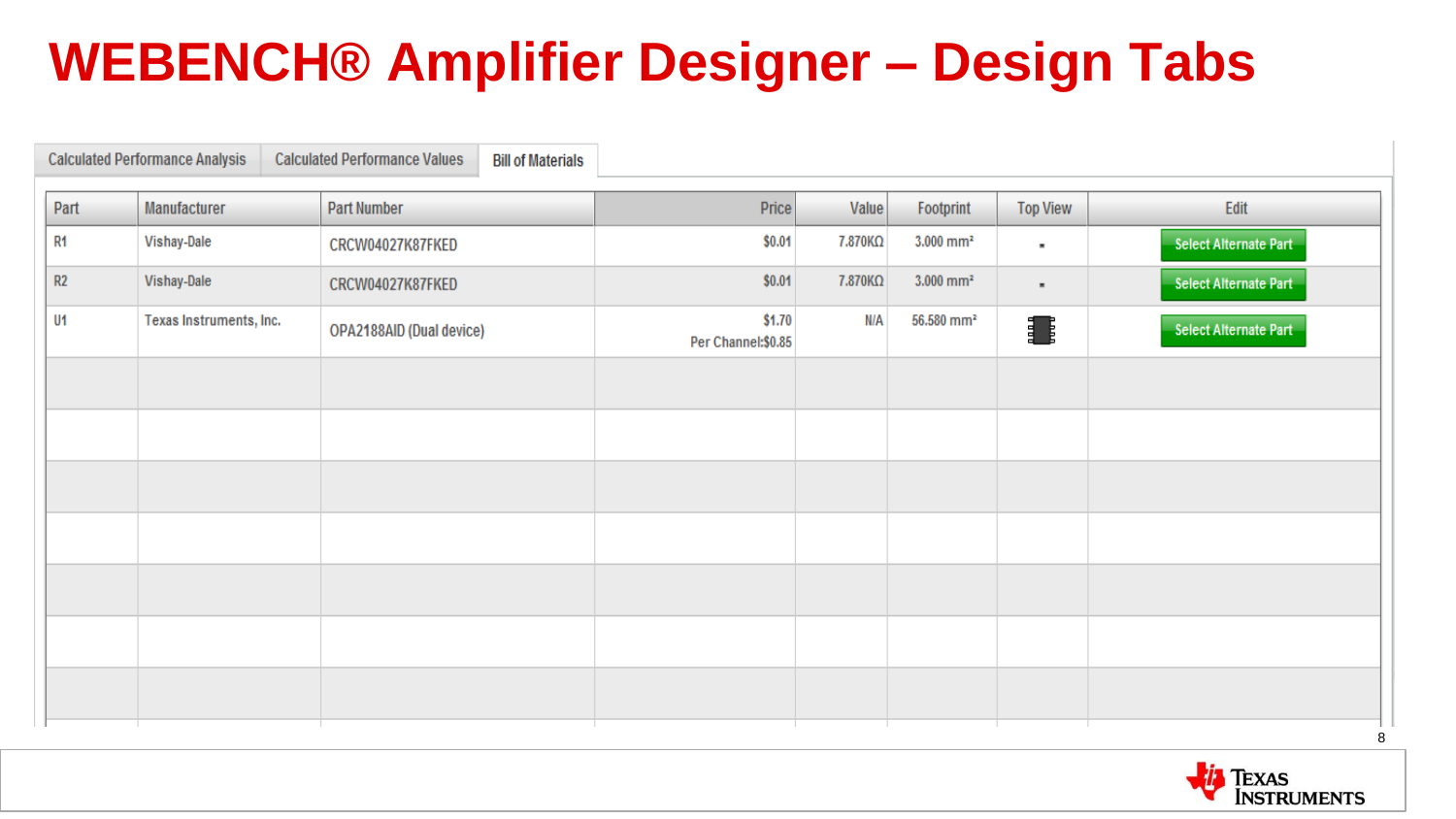#### **WEBENCH® Amplifier Designer - Simulation**



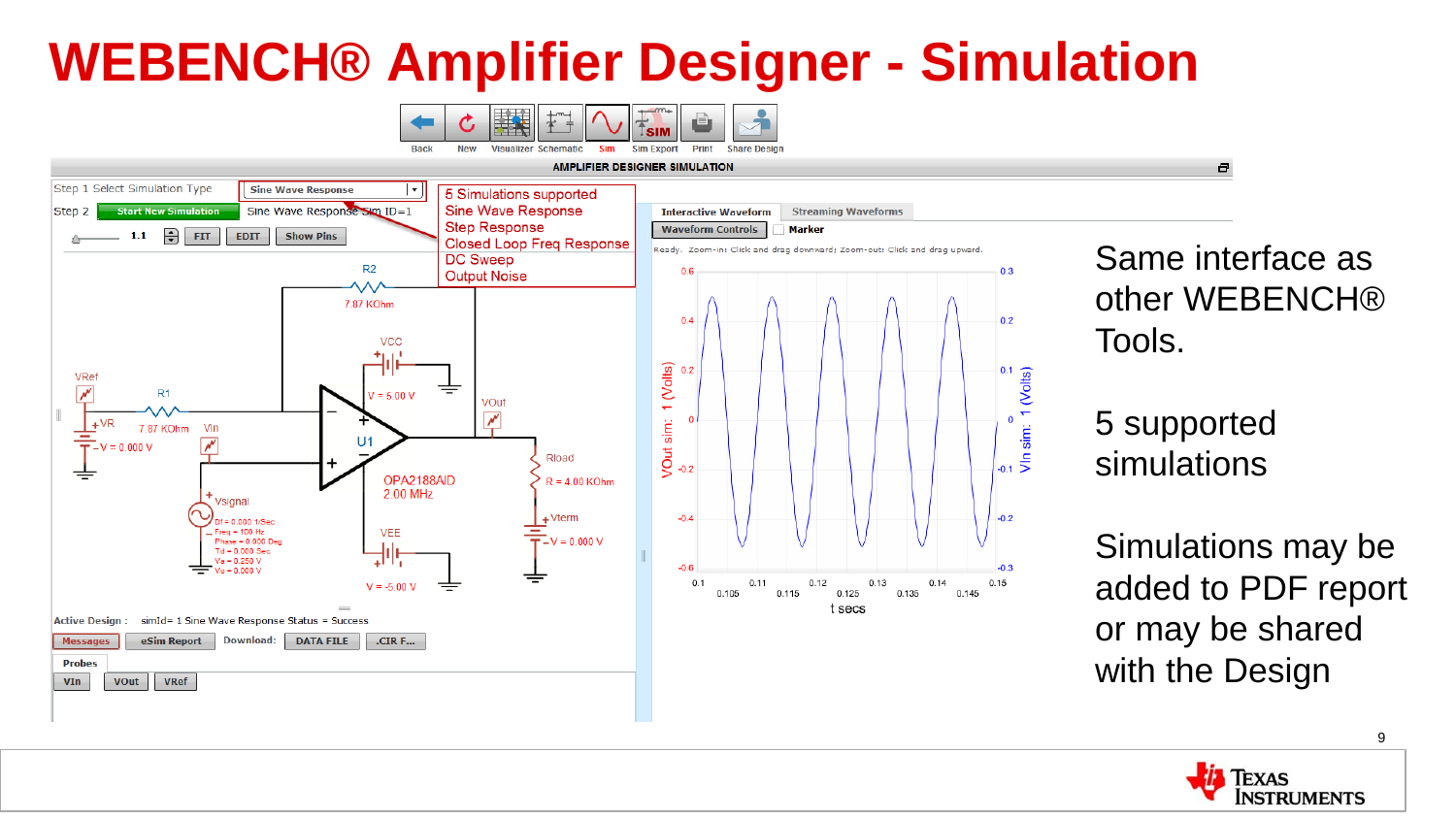# **Hands-on Exercise – Amplifier Designer**

| Design Problem:                                                                                                                                                                                                                                                                                                                                                | Goals:                                                                                                                                                                                                                                                                                                               |
|----------------------------------------------------------------------------------------------------------------------------------------------------------------------------------------------------------------------------------------------------------------------------------------------------------------------------------------------------------------|----------------------------------------------------------------------------------------------------------------------------------------------------------------------------------------------------------------------------------------------------------------------------------------------------------------------|
| The customer would like to design a simple<br>inverting configuration amplifier. The circuit<br>should use either a single $(5V)$ or dual $(+/-)$<br>5V) supply.<br>The input voltage range is -0.5 to 0.7V and<br>output voltage range is -2 to 4V. Output<br>current max is 10mA.<br>The most important concern is precision,<br>followed by cost and noise. | Test the capabilities of the new Amplifier<br>Designer and show the ease of use.<br>Look at simulation results for impulse<br>response and noise.<br>Examine the tradeoffs for the optimizer<br>cases and see if dual/single voltage<br>supplies impact the solution.<br>Extra credit: Include a shutdown capability |

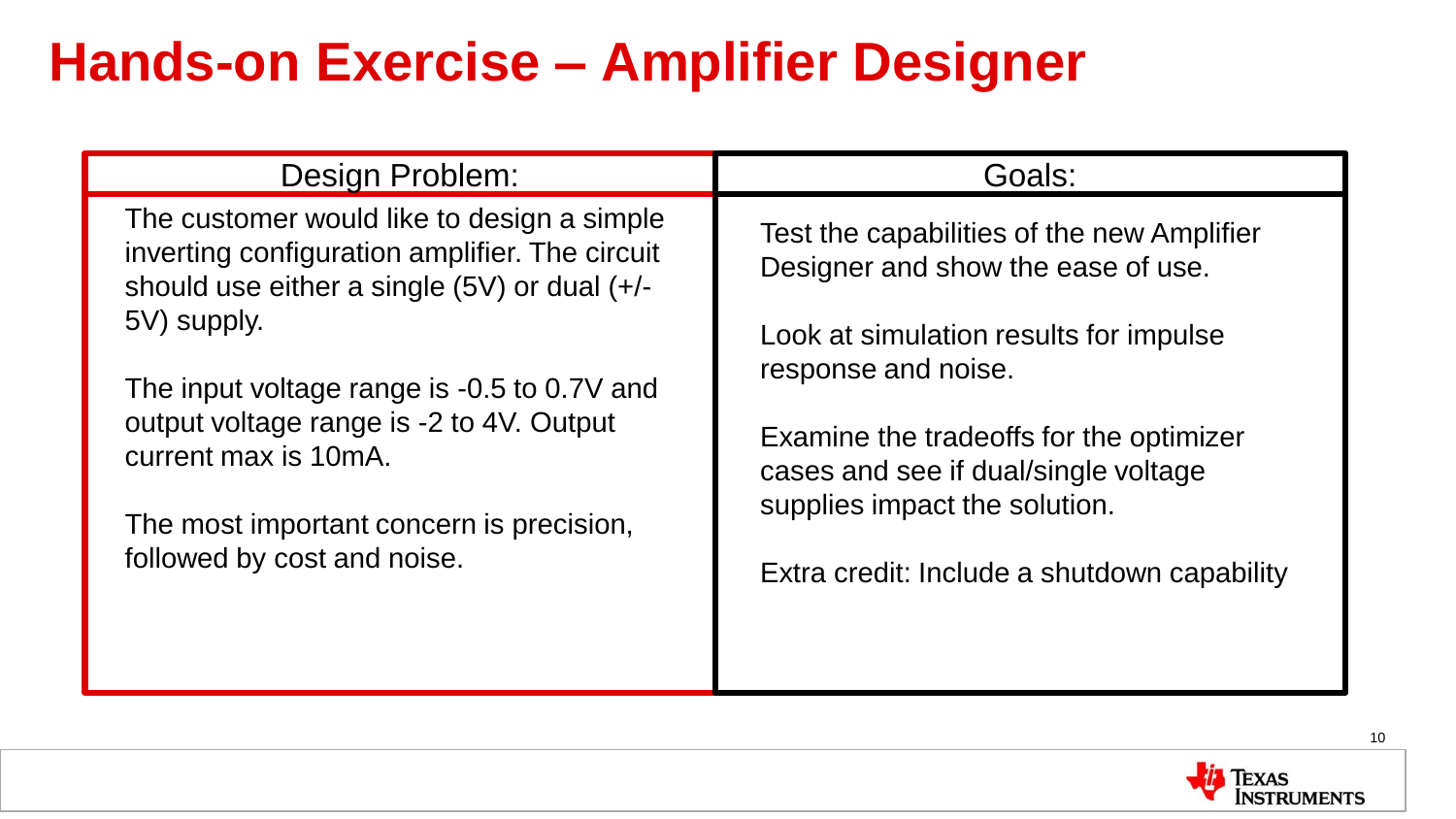

**AMPLIFIER DESIGNER REQUIREMENTS** 



**Select Topology and supply**

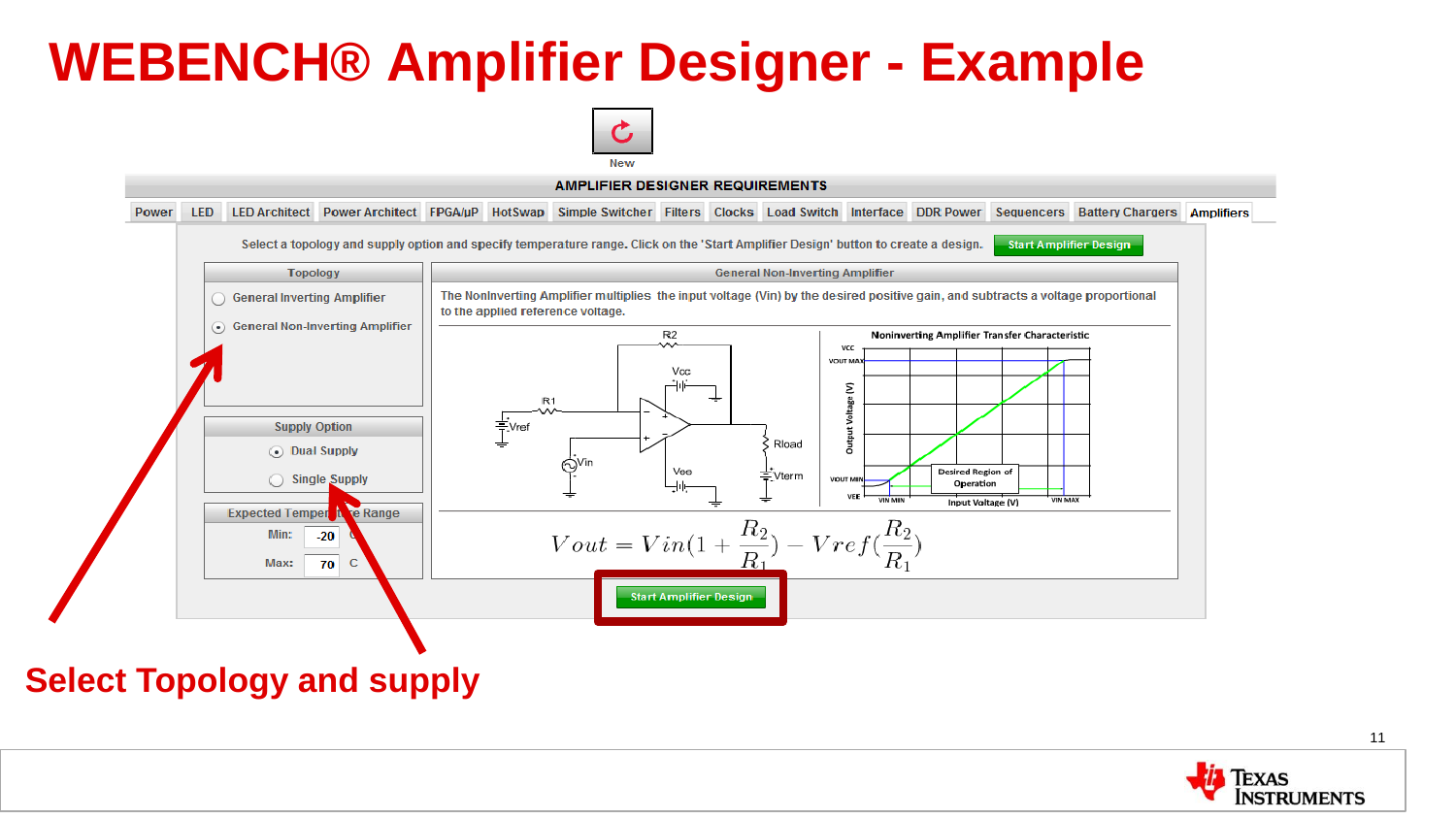

**AMPLIFIER DESIGNER REQUIREMENTS** 

| <b>Desired Power Supply Voltage</b>                                                                                                                                                                                                                                                                                                                                                                                                                                                                                                                                                                                      | <b>General Inverting Amplifier</b>                                                                                                                    |  |  |  |  |  |
|--------------------------------------------------------------------------------------------------------------------------------------------------------------------------------------------------------------------------------------------------------------------------------------------------------------------------------------------------------------------------------------------------------------------------------------------------------------------------------------------------------------------------------------------------------------------------------------------------------------------------|-------------------------------------------------------------------------------------------------------------------------------------------------------|--|--|--|--|--|
| (a) Dual Supply<br>Single Supply<br><b>Positive Supply(Vcc):</b><br><b>Positive Supply Tolerance:</b><br>%<br>5<br>5<br>v<br><b>Negative Supply(Vee):</b><br><b>Negative Supply Tolerance:</b><br>v<br>%<br>-5<br>5                                                                                                                                                                                                                                                                                                                                                                                                      | R <sub>2</sub><br>Vcc<br>R1                                                                                                                           |  |  |  |  |  |
| <b>Desired Input and Output Requirements</b>                                                                                                                                                                                                                                                                                                                                                                                                                                                                                                                                                                             | $\ddot{\odot}^{\text{Vin}}$<br>Rload                                                                                                                  |  |  |  |  |  |
| Vin Min:<br>$\mathbf{V}$<br>$-0.5$<br>(.) Input Voltage Limits, Output Voltage Limits                                                                                                                                                                                                                                                                                                                                                                                                                                                                                                                                    | ≡ Vref<br>Vee<br>≡ Vterm                                                                                                                              |  |  |  |  |  |
| Vin Max:<br>0.7<br>$\mathsf{v}$<br>nput Voltage Limits, Gain                                                                                                                                                                                                                                                                                                                                                                                                                                                                                                                                                             |                                                                                                                                                       |  |  |  |  |  |
| Enter<br><b>Vout Min:</b><br>v<br>$-2$<br>nput Voltage Range, Output Voltage Range<br>Specifications                                                                                                                                                                                                                                                                                                                                                                                                                                                                                                                     | Notice the DC Characteristics update<br>as specifications are entered                                                                                 |  |  |  |  |  |
| <b>Vout Max:</b><br>v<br>Input Voltage Range, Gain<br>4                                                                                                                                                                                                                                                                                                                                                                                                                                                                                                                                                                  | <b>DC Transfer Characteristic</b>                                                                                                                     |  |  |  |  |  |
| $-0.5$ V<br><b>Vout Min:</b><br>Vin Min:<br>$\overline{\mathbf{z}}$<br><b>Vout Max:</b><br>Vin Max:<br>$0.7$ V<br>$1.2 \quad V$<br>Vout pk-pk:<br>$\mathbf v$<br>Vin pk-pk:<br><b>Vout Midpoint</b><br>Vin Midpoint: 0.099 V<br>$\mathbf v$<br>-5 V/V Recommended Vref:<br>$0.25$ V<br><b>Closed Loop Gain:</b><br>Output Load<br><b>Desired Closed Loop Bandwidth</b><br><b>Max Sink Current:</b><br>10 <sup>1</sup><br>mA<br>(•) Output Current<br><b>Small signal:</b><br>10 <sup>1</sup><br>kHz<br>$\mathbf{r}$<br><b>Max Source Current:</b><br><b>Resistive Load</b><br>mA<br>1.<br><b>Create Amplifier Design</b> | $\boldsymbol{A}$<br>$\overline{2}$<br>VoutV)<br>$\Omega$<br>$-2$<br>$-4$<br>-6<br>$-2$<br>$\mathbf{o}$<br>$\overline{2}$<br>-A<br>$-4$<br>6<br>Vin(V) |  |  |  |  |  |

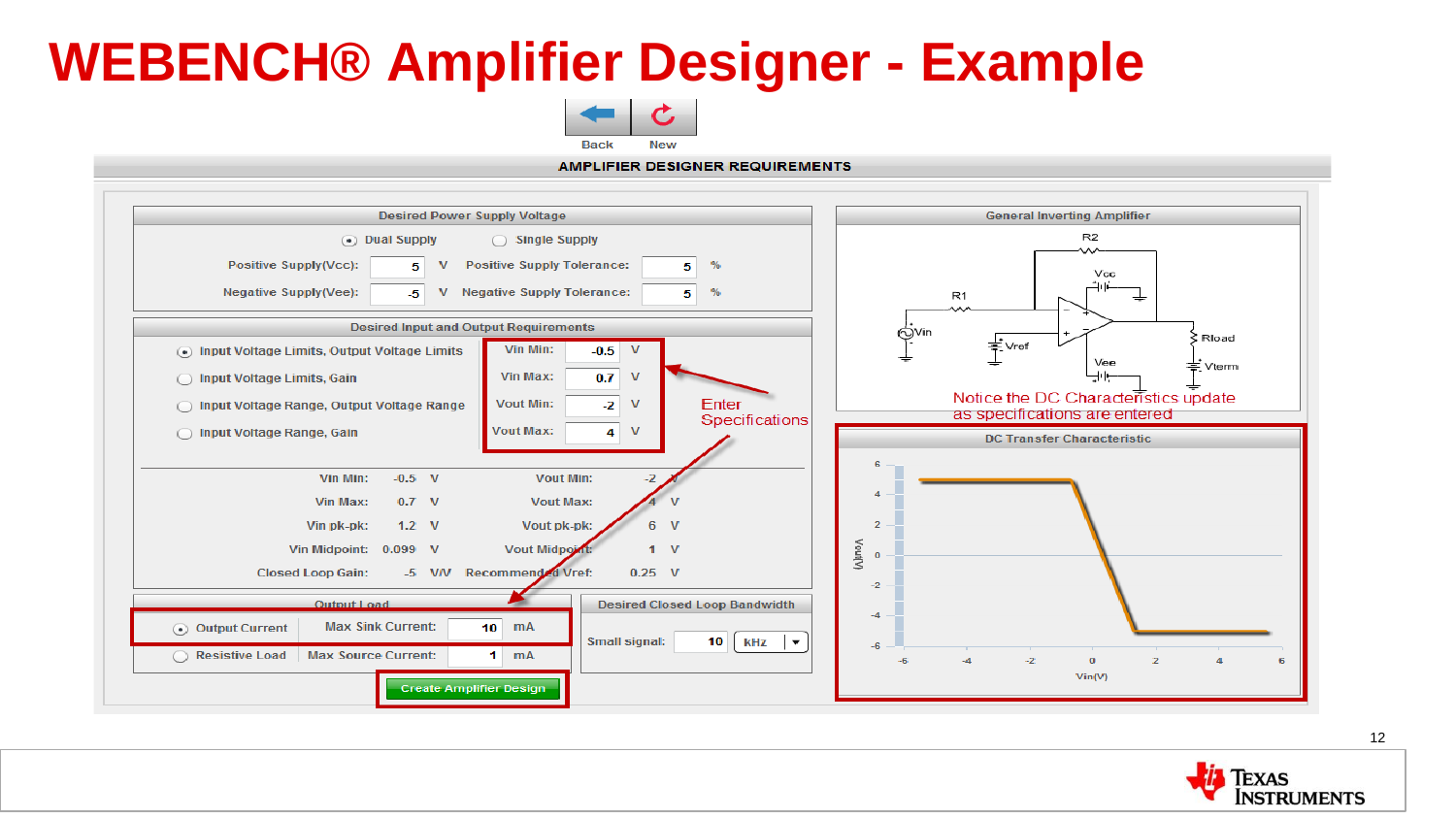

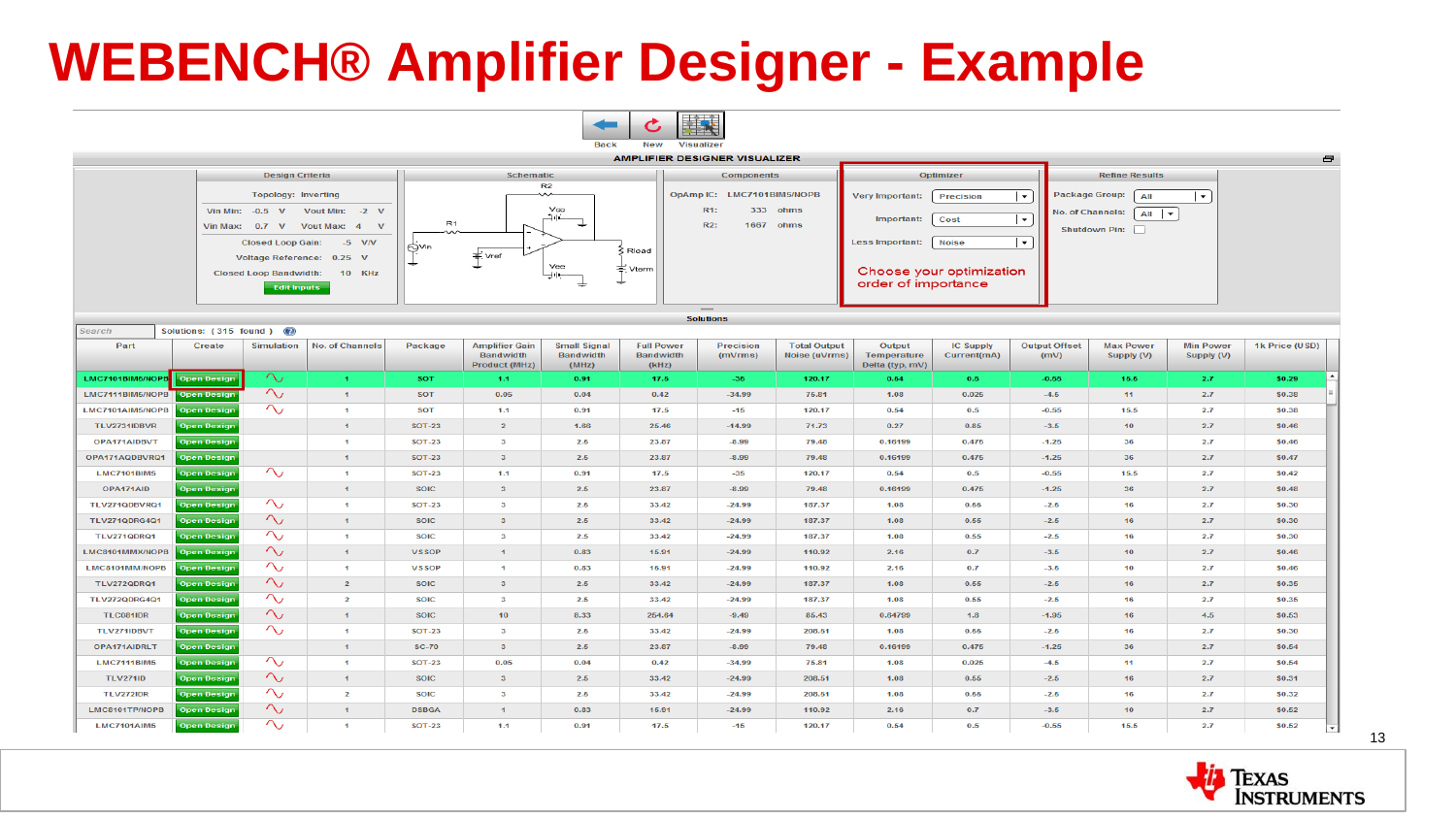







e.